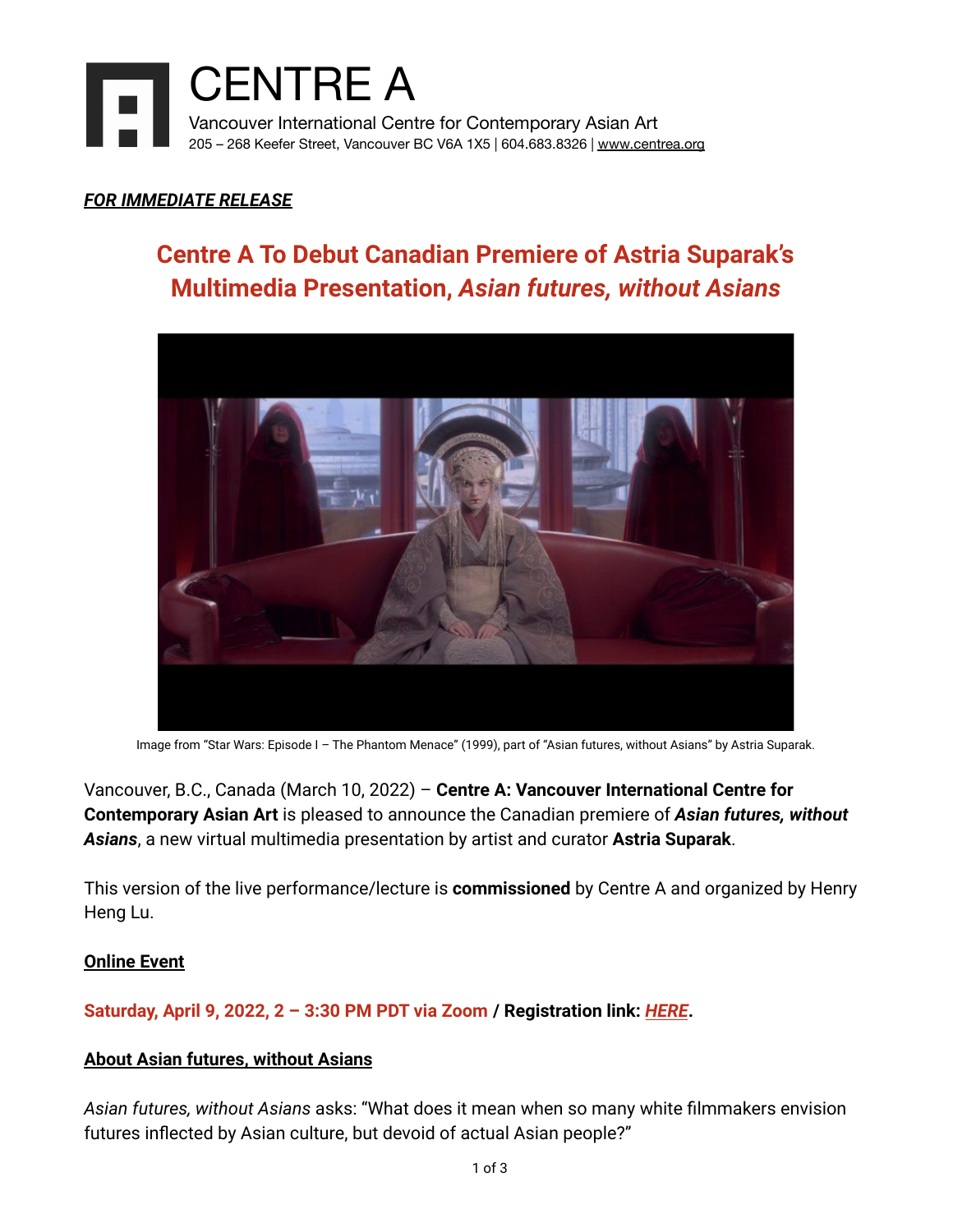# CENTRE A Vancouver International Centre for Contemporary Asian Art 205 – 268 Keefer Street, Vancouver BC V6A 1X5 | 604.683.8326 | [www.centrea.org](http://www.centrea.org)

Part critical analysis, part reflective essay and sprinkled throughout with humour, justified anger, and informative morsels, this one-hour illustrated lecture examines nearly 60 years of American science fiction cinema through the lens of Asian appropriation and whitewashing.

Using a wide interpretation of "Asian" to reflect current and historical geopolitical trends and self-definitions (inclusive of East Asia, Southeast Asia, South Asia, West Asia, Central Asia, North Africa, and the Pacific Islands — the latter two of which are not Asia), this research-creation project examines how Asian cultures have been mixed and matched, contrasted against, and conflated with each other, often creating a fungible "Asianness" in futuristic sci-fi.

The quick-paced performance lecture is interspersed with images and clips from dozens of futuristic movies and TV shows, as Suparak delivers anecdotes, trivia, and historical documents (including photographs, ads, and cultural artifacts) from the histories of film, art, architecture, design, fashion, food, and martial arts. Suparak discusses the implications of not only borrowing heavily from Asian cultures, but decontextualizing and misrepresenting them, while excluding Asian contributors.

The recording of the lecture will be available for viewing at Centre A as part of **The [Living](https://centrea.org/exhibitions/current/) Room** from **Wednesday, April 27 to Saturday, April 30, 2022**, during gallery hours. Contact [info@centrea.org](mailto:info@centrea.org) to request any accessibility needs.

### **About the Artist**



**Astria Suparak** is an artist, writer, and curator based in Oakland, California. Her cross-disciplinary projects address complex and thorny issues (like white supremacy, colonialism, and racial capitalism) made accessible through a popular culture lens (such as sci-fi movies, rock music, and